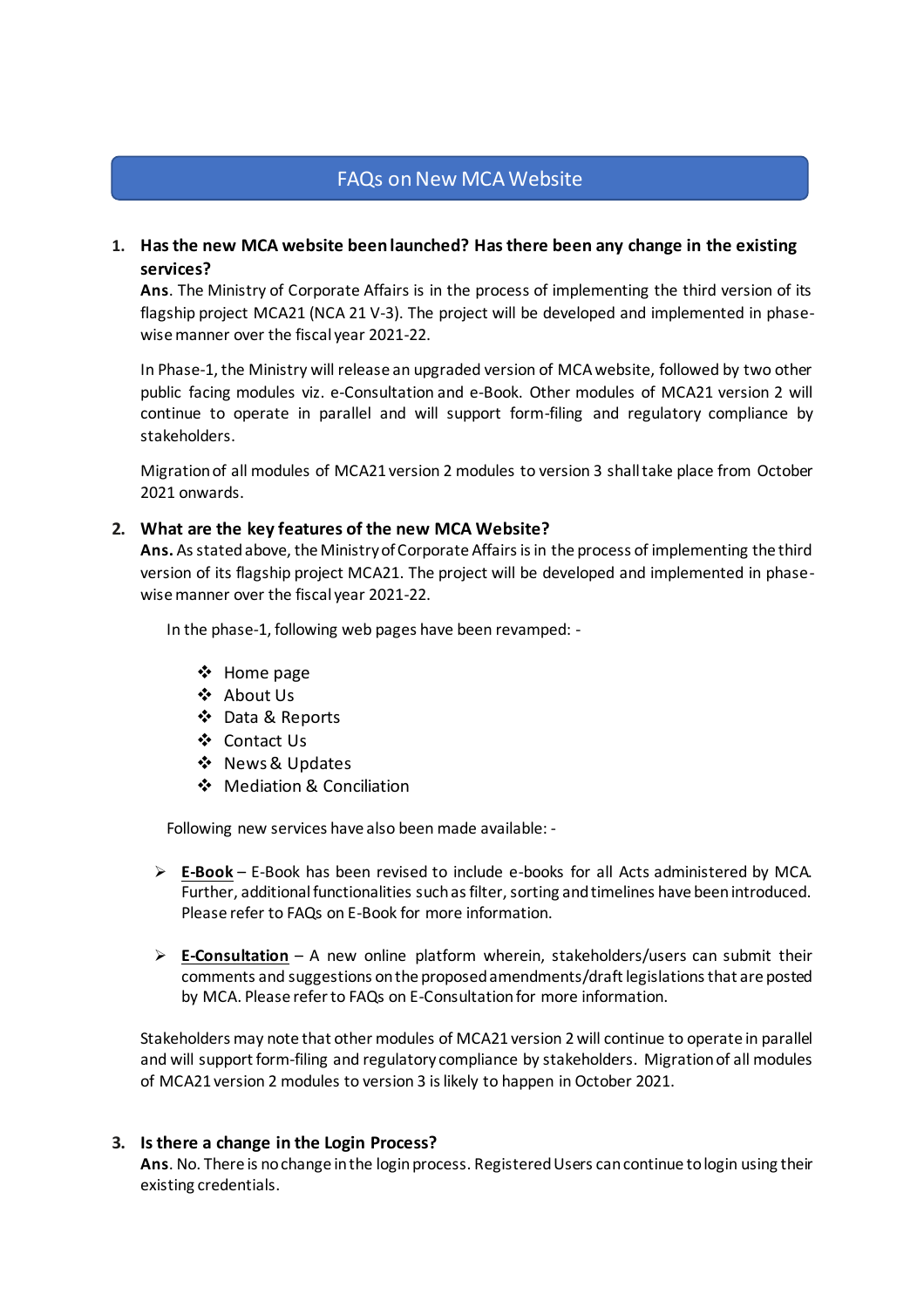## **4. Is there a change in the Registration Process?**

**Ans**. No. There is no change in the Registration Process. New Users can sign up on the website here. Please refer to the FAQs on Registration for more information.

### **5. Is there any change in e-filing process?**

**Ans**. No. There is no change in the e-filing process. Please refer to the FAQs on e-filing for more information.

### **6. Is there any change in payment process?**

**Ans**. No. There is no change in the payment process. Please refer to the FAQs on Payment Process for more information.

# **7. What will happen to data saved in "My Workspace" Tab with MCA website?**

**Ans**. There is no change. It will remain same. All the forms saved in drafts can accessed through My Workspace.

**8. I do not see Stakeholder's corner on the new Home Page. Where can I find this section?**

**Ans**. The Stakeholder's corner has been discontinued. All the important reports/documents which were available in this section have been moved to Library page under Data & Reports. These reports could also be found in 'Recent Reports' tab in the Notification & Updates section of the Home Page. Vacancies/Appointments has been moved to News & Updates section.

# **9. I do not see important Messages in the News tab on the Home Page. Where can I find these messages?**

**Ans**. These messages could be found in the Important Updates tab in the Notification & Updates section of the Home Page.

## **10. I do not see Forms & Downloads link at the top of the pages. Where do I find it?**

**Ans**. You can now access Forms & Downloads section by clicking on Company Forms Downloads and LLP Forms Downloads cards located on the Home Page. Alternatively, the page can also be accessed through e-filing option under the MCA Services menu drop-down.

## **11. How is the Sectional Search different from the Website Search?**

**Ans**. The Sectional Search has been provided to enable users to quickly locate the relevant document. It caters to the documents in a particular section whereas Website search caters to the entire website.

## **12. I do not see CRC (Corporate Seva Kendra) link at the top. Where do I find it?**

**Ans**. CRC can be accessed from the Corporate Seva Kendra card added in the Information Corner on the Home Page.

**13. I cannot find KPI Performance Report on the Home Page. Where do I find it? Ans**. KPI Performance Report has been moved to Related Information and Document section of the About MCA Page.

# **14. I do not see Extension of AGM, ROC Adjudication Reports, Disqualified Directors, Companies struck off, and Proclaimed Offenders on the Home Page. Where do I find these?**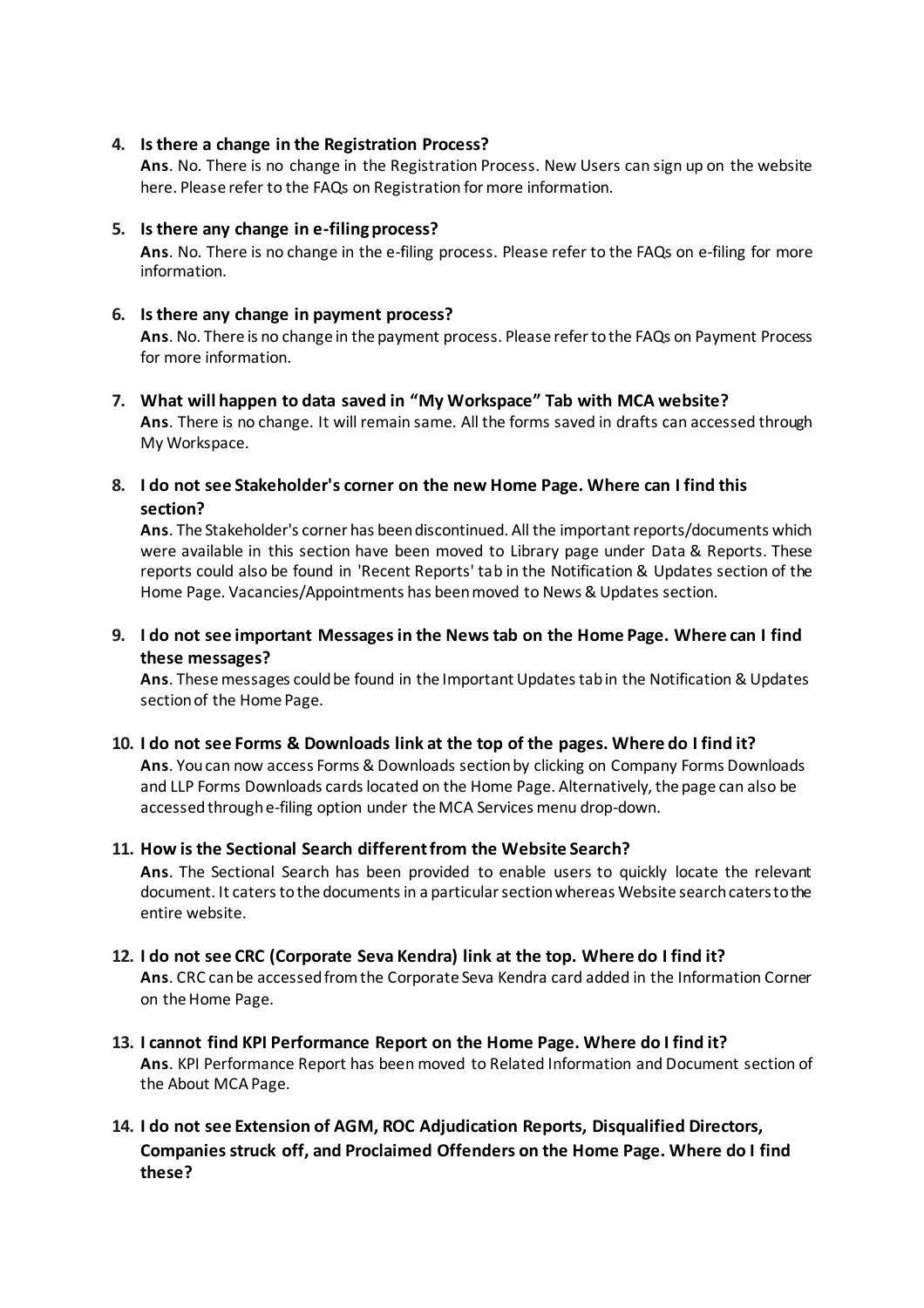**Ans**. These reports have been moved to RD/ROC Information section under Data & Reports.

**15. Where can I find SOP for Grievance Redressal?**

**Ans**. SOP for Grievance Redressal is located under Help & FAQ menu drop down.

**16. I cannot find details of Staff Grievance Officer in Contact Us page. Where do I find it? Ans**. Staff Grievance Officer page has been moved to Employee Corner.

### **17. How do I access the important services on new MCA website?**

**Ans**. The shortcuts to access primary and ancillary services have been provided on Homepage as cards.

- $\triangleright$  Step 1: Scroll through the 6 primary service cards below banner image. The following services can be accessed: –
	- o Register your Company
	- o Company Forms Downloads
	- o Close your Company
	- o Register your LLP
	- o LLP Forms Downloads
	- o Close your LLP
- $\triangleright$  Step 2: User can click on any of the cards to know more and avail any of these services. The process of filing e-forms remain the same. To know more, click on FAQs on e-filing.
- $\triangleright$  Step 3: Scroll down to 12 Frequently used services cards given below the urgent notice band
- $\triangleright$  Step 4: User can use  $\lt\gt$  arrows to scroll through and select the required service. The following essential services can be directly accessed –
	- o E-Books
	- o Name Reservation Company
	- o Name Reservation LLP
	- o DIR 3 KYC
	- o Track Transaction Status
	- o View Public Documents
	- o View Company/ LLP Master Data
	- o Associate DSC
	- o Update DSC
	- o Enquire Fee
	- o Independent Director/ Databank Registration
	- o E-Auction
- $\triangleright$  Step 5: For services cards with lock icon on top, user will be redirected to login page. For cards without lock icon, the user will be navigated to the services page.
- $\triangleright$  Step 6: Alternatively, all these services can be accessed from Home -> MCA Services
- ➢ Step 7: All other MCA services can be accessed from Home -> MCA Services in same manner as previous website version.

## **18. How do I access all important updates and information on new MCA website?**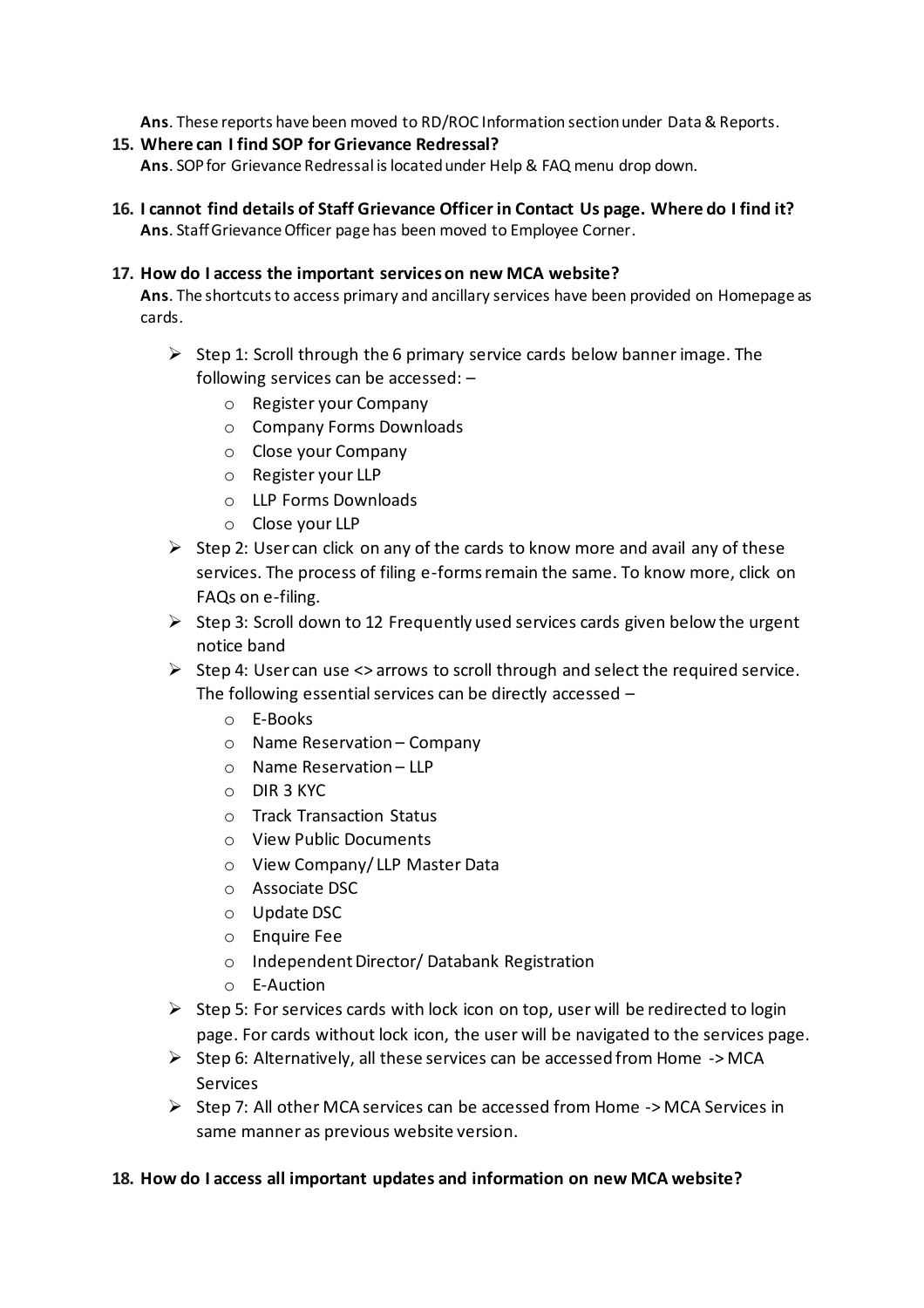**Ans**. The shortcuts to important information and notifications have been provided on Home page.

- ➢ Step 1: Scroll to 'Notifications & Updates' section on Homepage
- $\triangleright$  Step 2: Click on any of the following tabs to access respective documents/ messages
	- o What's New
	- o Latest News
	- o Important Updates
	- o Videos
	- o Notices & Circulars
	- o Recent Reports
	- o Quotations & Tenders
	- o Press Release
	- o Vacancies
- $\triangleright$  Step 3: Search by content by typing relevant keyword on the sectional search bar provided.
- $\triangleright$  Step 4: User may select a date range from the Date icon to narrow down search of documents
- $\triangleright$  Step 5: User can scroll through the section to view the latest documents
- ➢ Step 6: Clicking on 'View More' will allow user to view all documents present for each of the sections
- ➢ Step 7: Clicking on Download icon will directly download documents in user's system
- ➢ Alternatively, the user can access the same 'News & Updates' pages from quick links
- $\triangleright$  Step 8: All informational pages on Homepage have been arranged together as 'Information Corner'. The following pages are available for viewing –
	- o Ease of Doing Business
	- o Employee Corner
	- o Annual Reports
	- o Parliament Questions & Assurances
	- o Information on Company Deposits
	- o Mediation & Conciliation Panel
	- o Corporate Seva Kendra
- $\triangleright$  User can click on any of the cards to access the respective pages
- $\triangleright$  All other website related documents can be accessed through other information centric pages like About MCA, Data & Reports, Contact Us

# **19. Is there an option to navigate to RDs, ROCs or OLs?**

**Ans**. Yes. The steps to navigate to RDs, ROCs or OLs are as follows: -

 $\triangleright$  Step 1: - Please click on the Contact Us option in the menu band. This will redirect to Grievance cell page under Contact Us Page.